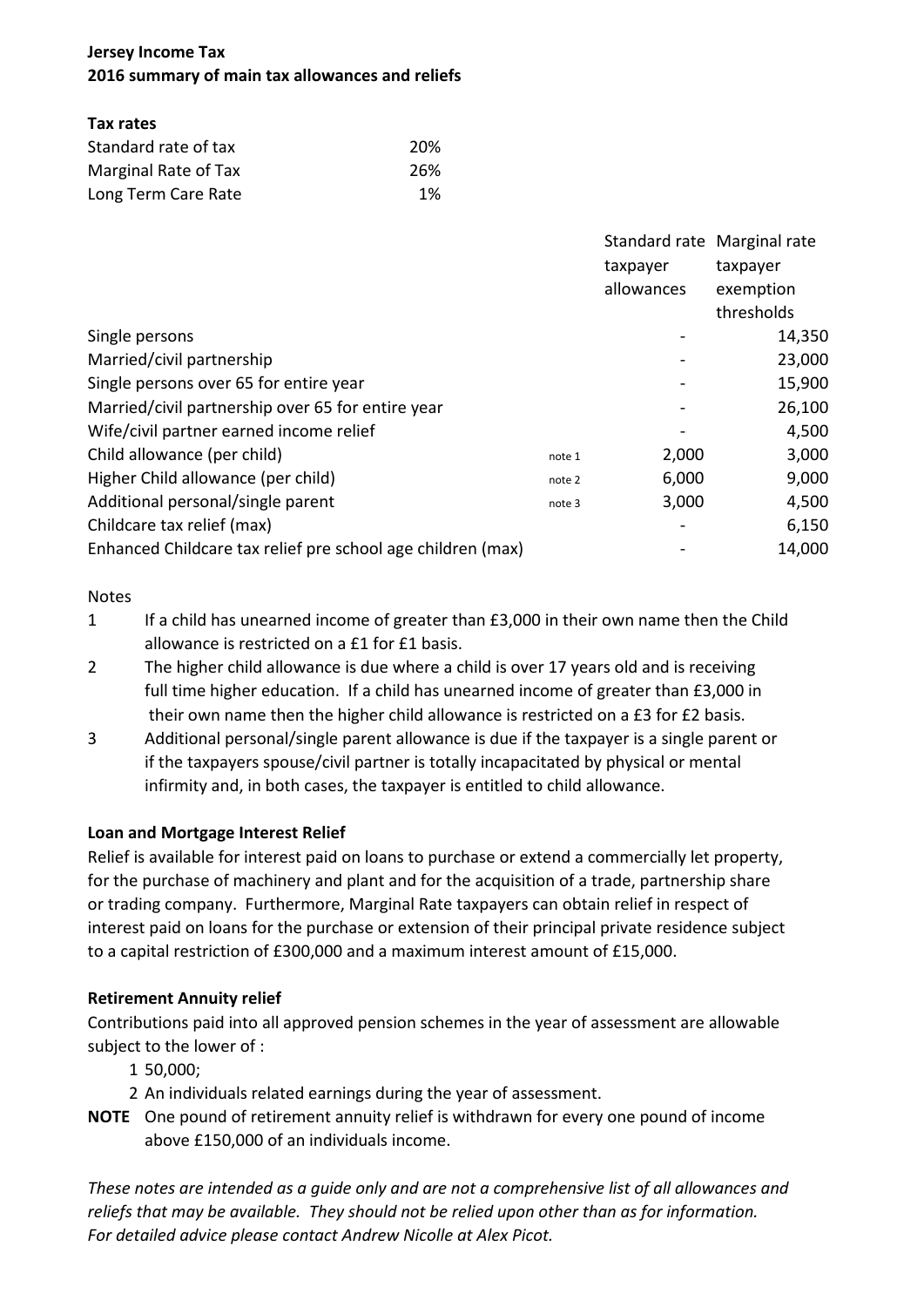# **Jersey Income Tax Changes introduced by the 2016 budget**

## **Exemption thresholds**

Small increase in certain income tax exemption thresholds and retain tax allowances at same level as 2015 other than child allowance and additional personal allowance which are reduced £2,000 per child and £3,000 respectively for standard rate taxpayers. Also confirmed that these allowances are to be phased out over time.

## **2016 tax allowances and reliefs**

Enhanced child care relief for pre school children increased to £14,000.

Benefits in kind exemption reduced from £1,000 to £250.

Tax relief for people not resident in Jersey who are in receipt of income from Jersey removed.

Statement made that mortgage interest relief is to be phased out over 10 years starting in 2017.

Statement made that 10% pension relief granted to standard rate tax payers in receipt of pensions from certain overseas jurisdictions to cease from 2017.

## **Significant changes introduced by budgets since 2012**

## **2015 budget**

Mortgage interest relief capped at £15,000.

Double taxation relief credit extended to marginal rate taxpayers.

## **2014 budget**

Marginal rate decreased from 27% to 26%.

Additional £3,000 added to the higher child allowance for marginal rate taxpayers.

Restriction on child allowance based on child's own income will only be based on unearned income in future.

Age to qualify for enhanced exemption thresholds increased to 65 from 63 but subject to transitional rules in 2014 only.

Charitable lump sum donations limit reduced from £100 to £50.

*These notes are intended as a guide only and are not a comprehensive list of all allowances and reliefs that may be available. They should not be relied upon other than as for information. For detailed advice please contact Andrew Nicolle at Alex Picot.*